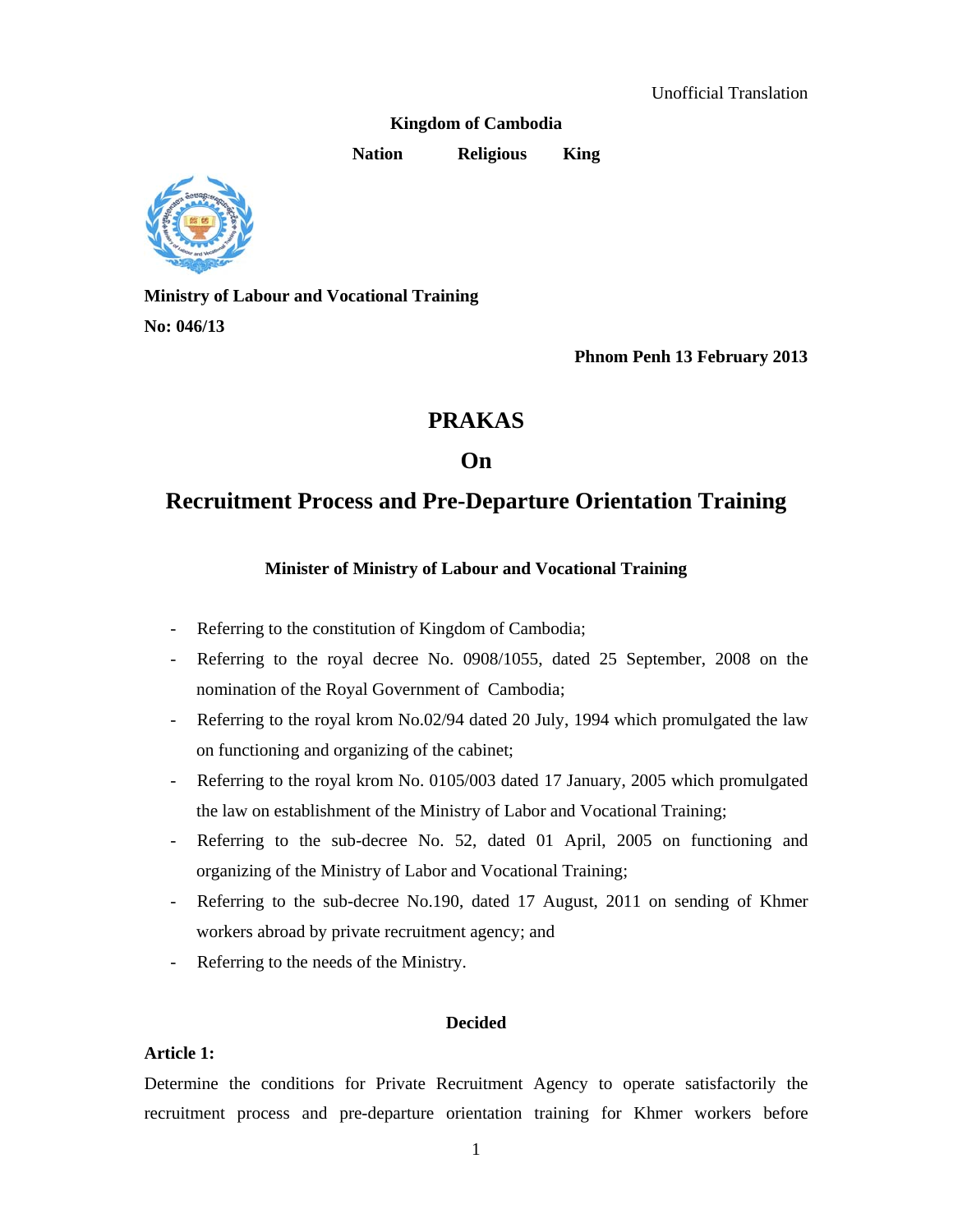migrating for work oversee to ensure that each worker is accessing legal work, is in appropriate physical and mental health and has clearly understood their responsibilities, rights, benefits, ways of working, discipline, vocational skills, language of work place, way of living, laws and cultural traditions of the receiving country.

#### **Article 2:**

In public advertisements or by any other means demonstrating the demand for recruitment of workers of both sexes for overseas jobs, Private Recruitment Agency shall promote only true and real information in employment and working conditions to be done by workers and benefits to be received by workers. The messages of advertisements shall be approved by the Ministry of Labour and Vocational training.

#### **Article 3:**

Private Recruitment Agency shall use its own staff and workers who have been recruited, trained and appointed to work in accordance with the effective provisions of Labour Law of Kingdom of Cambodia in the implementation of all tasks in the recruitment process of workers both sexes for sending to work abroad.

Following the requests of each Private Recruitment Agency, the Department General of Labour will check and issue an ID card (Pass) for each recruitment agent of Private Recruitment Agency who have successfully completed training course and recognized by the Department General of Labour for official use.

#### **Article 4:**

In checking and selecting process of each migrant worker including selecting from local areas and placing the workers to stay in pre-departure orientation centre Private Recruitment Agency as well as each recruitment agent shall provide information and good cooperation with competent authority in each local area.

In the recruitment process, Private Recruitment Agency shall correctly implement in order to ensure that where any worker requests to work in any place in any country, the worker has clearly understood the work required and voluntarily registered to request to work with no force or coercion in any way, either directly or indirectly.

### **Article 5:**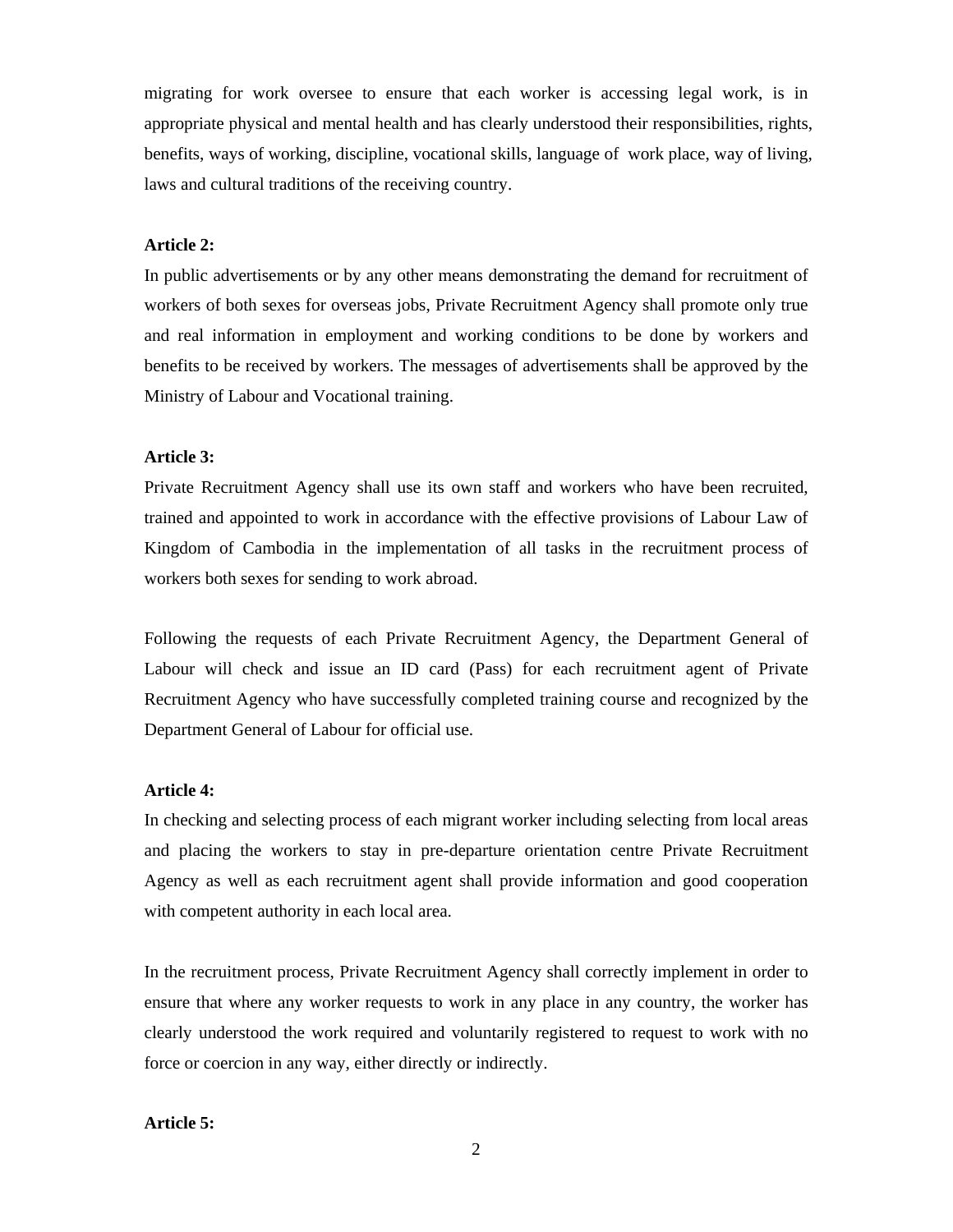In the process of recruitment, Private Recruitment Agency as well as Recruitment Agent must not recruit workers both sexes who are under age 18 (eighteen). In case of receiving country needs workers who are aged above 18 (eighteen), this recruitment shall be correctly implemented in accordance with the determination.

In cases where it is suspected that the applicant worker is under the age of age requirement or is a child, Private Recruitment Agency as well as Recruitment Agent shall request the cooperation of the competent authorities or local authorities in order to certify the real age of each worker.

In the recruitment process, Private Recruitment Agency as well as Recruitment Agent shall check and complete the package of documents for each worker correctly.

## **Article 6:**

Private Recruitment Agency shall assist every applicant worker to access to receive the medical check-up (physical and mental) in any designated hospital to ensure that workers sent abroad are good health (physical and mental) in accordance with tasks for each employment contract of each worker.

Following the voluntary decision of each applicant worker, the Private Recruitment Agency shall prepares the applicant migrant workers to sign the job placement service contract and employment contract with voluntary and no force and in compliance with effective procedures to ensure that:

- Each worker understands clearly the conditions and articles of each contract, and
- The main conditions as determined in the employment contract shall be reflected in job placement service contract.

For the employment contract between the worker and employer who worker to work with, despite it being written in any foreign language, the Private Recruitment Agency shall provide an attachment in Khmer language to ensure that workers clearly understand every articles and conditions of contract.

## **Article 7:**

In the recruitment and placement of each worker, in the legal workplace or any legal position of any employment of any place in the destination country, the Private Recruitment Agency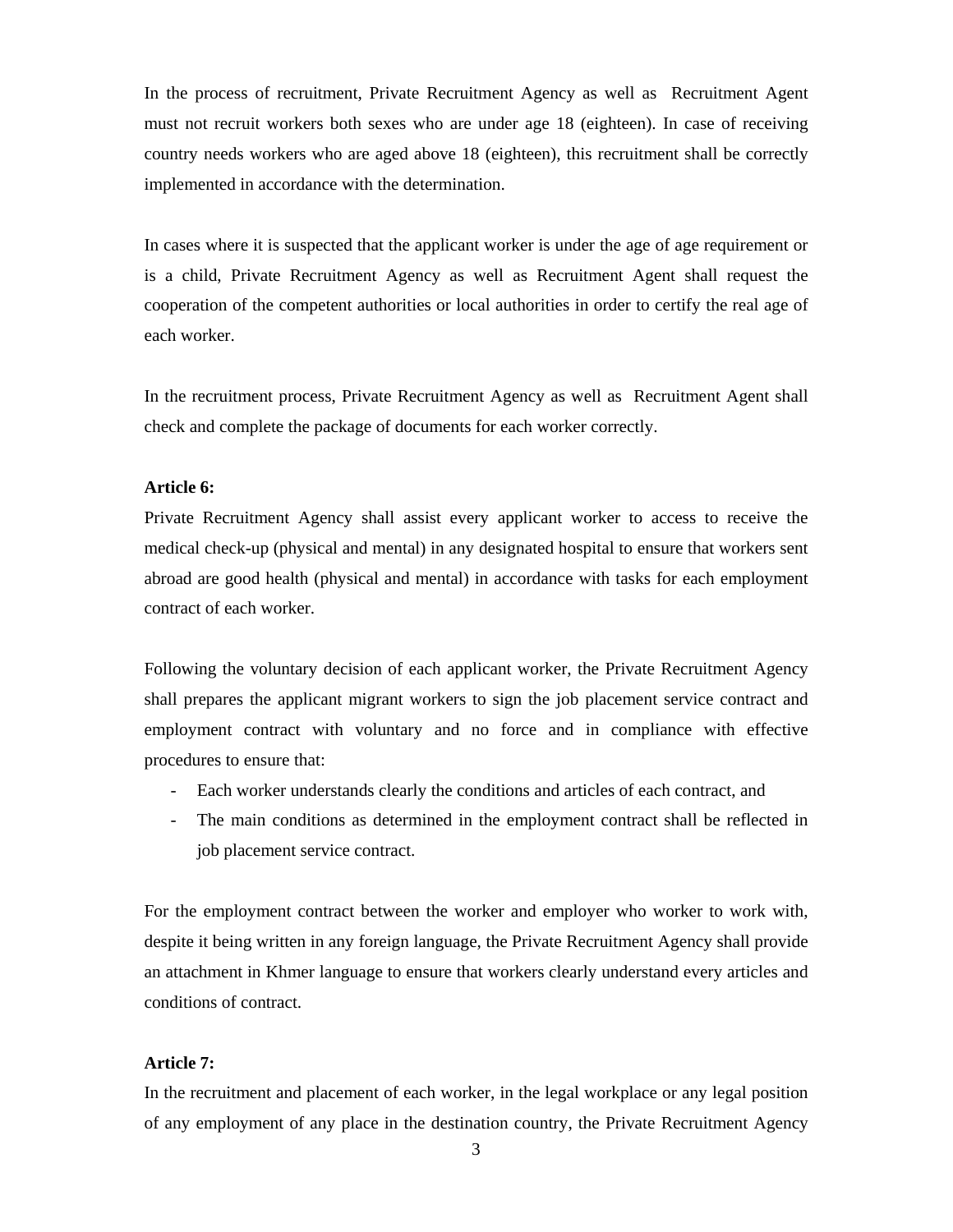shall assist worker to request and to obtain enough legal documents for travelling, entry to work, living and receiving benefits.

The workers shall have important documents for labour migration such as a correct passport, correct employment entry visa, work permit, employment contract, job placement service contract and travel ticket.

Alongside the important documents above, the Private Recruitment Agency shall also ensure that:

- Workers receive addresses and important telephone numbers of institutions, competence ministries, the Private Recruitment Agency, Partner Company and Embassy.
- Personal documents of workers are not permitted to withhold illegally.
- While staying and working abroad, Private Recruitment Agency shall ensure that each worker has legal documents which enable travel in the receiving country.

For other expenses relating to seeking employment abroad, the Ministry of Labour and Vocational Training will check and guide specifically by each country.

#### **Article 8:**

In period of receiving training of pre-departure orientation, language training and instruction on work skills, worker are permitted to stay outside or inside the Training Centre of Private Recruitment Agency based on the voluntary signed job placement service contract between the worker and Private recruitment Agency.

Although, workers stay in or outside the center, in the training time of receiving training orientation, they shall respect the internal rule and regulation of each centre which set by each Private Recruitment Agency under controlling and approving from Ministry of Labour and Vocational.

#### **Article 9:**

Although in every case, before sending workers abroad, Private Recruitment Agency shall provide training on pre-departure orientation to workers in accordance with pre-departure orientation curriculum as determined by the Ministry of Labour and Vocational Training.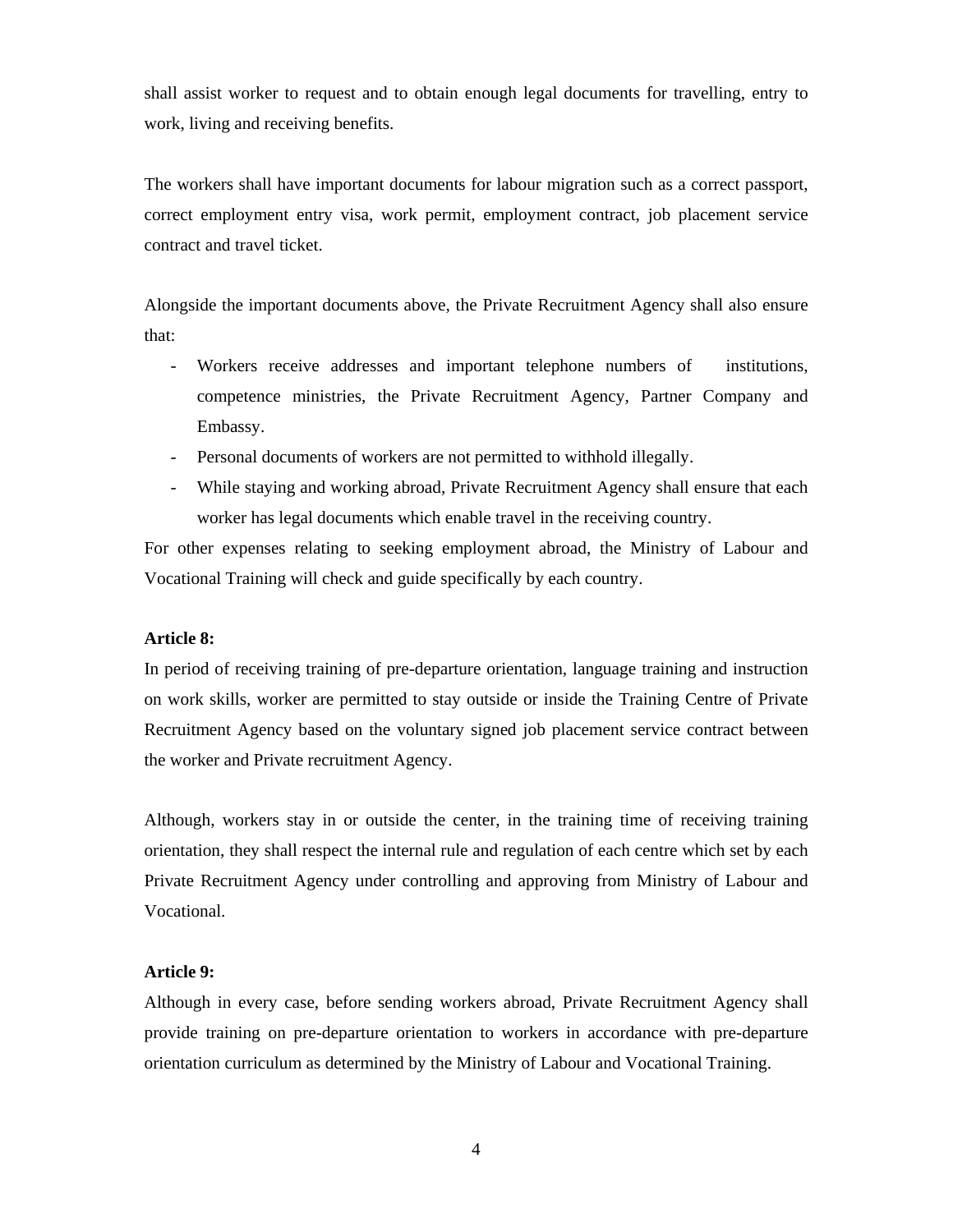The Department General of Labour shall issue the "certificate of pre-departure orientation" according to the requests from each Private Recruitment Agency. This document is one of a number of documents required by the Ministry of Labour and Vocational Training for controling and ongoing permission for Private Recruitment Agencies to send workers abroad following the request from the Private Recruitment Agency.

Private Recruitment Agency shall provide training on pre-departure orientation to workers in accordance with the minimum standard of pre-departure orientation curriculum as determined by the Ministry of Labour and Vocational Training.

#### **Article 10:**

Following the request from each Private Recruitment Agency to set up additional new Centre, the Ministry of Labour and Vocational Training will check and decide on the request on a case by case basis within period not over 15 (fifteen) days of working days starting from the date of verifying the characteristic of center as stipulated in article 11.

#### **Article 11:**

Each orientation training centre is recognized as appropriate characteristic if the centre meets all of the following determined requirements:

- It is located in a convenient location;
- It is on an appropriately large plot based on needs;
- It consists of enough buildings based on needs;
- It is equipped with sufficient training equipment and materials for each skill;
- It is clear that the centre pay attentions to the needs of male and female workers;
- The pre-departure orientation training course, language course, guidance on technical skill and guiding the workers on other knowledge based on needs of workplace has a clear curriculum and the Training Centre has qualified trainers and teachers on language and guidance on technical skills.

The labour inspectors responsible for employment and manpower shall inspect all characteristic and evaluate each points in order to make suggestions to Minister of the Ministry of Labour and Vocational Training to review and to make decision on each Training Centre on a case by case basis.

## **Article 12:**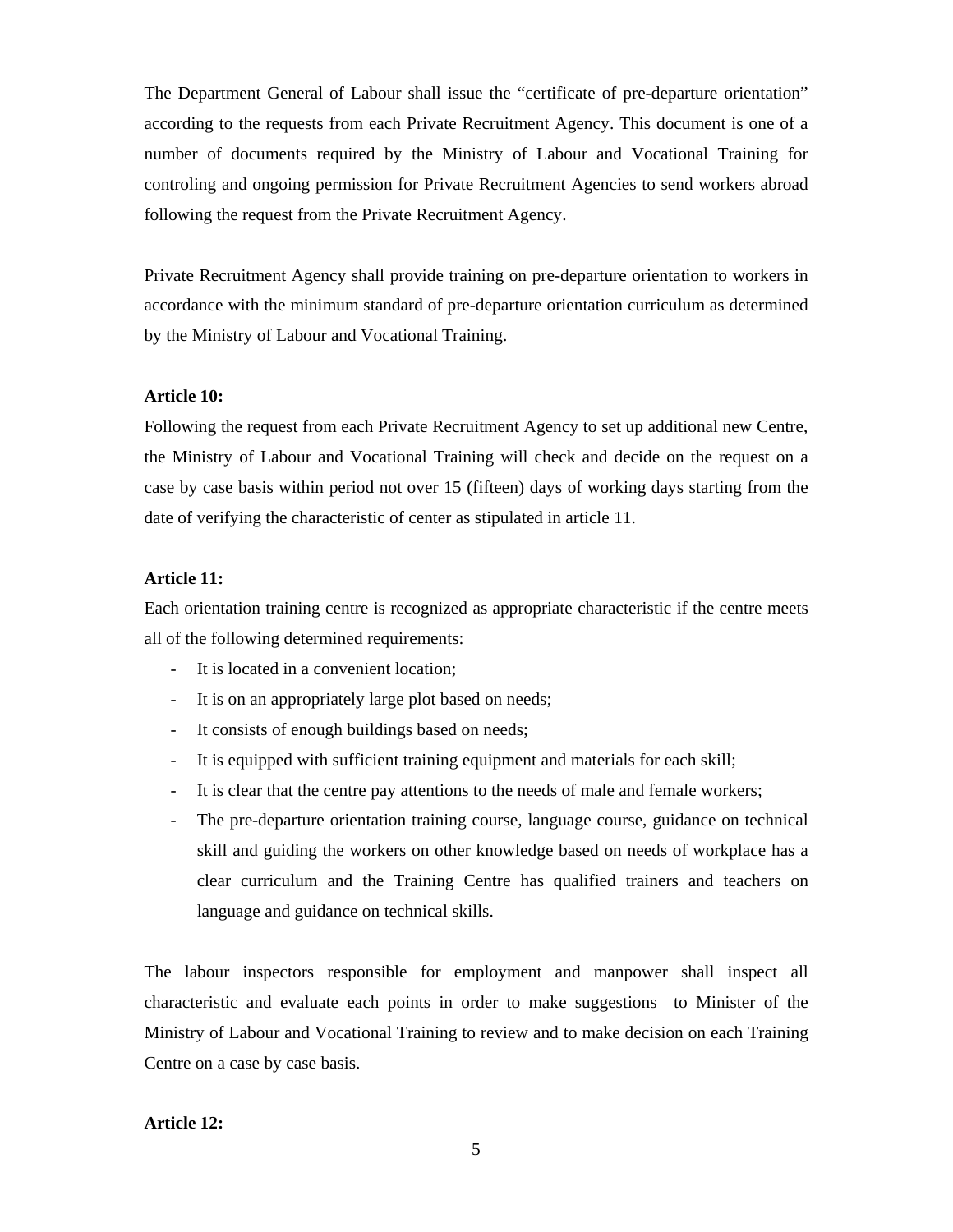For any Orientation Training Centre where receive the workers to stay, the Private Recruitment Agency shall prepare the accommodation, appropriate place for food, sport areas, ensure hygiene and good heath for workers and has an emergency box especially for women workers. Should not any practice which is similar with a place of confinement.

#### **Article 13:**

Private Recruitment Agency shall manage and ensure that each worker were recruited and sent to work abroad of each each time shall:

- Have all correct documents of labour migration;
- Travel safely and arrive at the workplace on time, and
- Deploy correctly in accordance with the employment contract and job placement service contract and report to the Ministry of Labour and Vocational Training.

## **Article 14:**

Each Private Recruitment Agency shall ensure that each worker was sent and deployed to to work abroad in accordance with the employment contract for each time. The Private Recruitment Agency shall:

- Report on time to the Ministry of Labour and Vocational Training.
- Record information and data relating to each worker in record book and keep appropriately this book as an official document.

### **Article 15:**

Recruiting workers to work abroad in the form of employment to cut the debt is prohibited.

#### **Article 16:**

Each Private Recruitment Agency, shall correctly operate the recruitment process and appropriately provide pre-departure orientation following this Prakas (Ministry order).

Any treatment that contradicts the provisions in this Prakas and are regarded as offenses as described in the laws and regulations, shall be ordered according to the procedure of effective law.

#### **Article 17:**

The Cabinet, Department General of Administrative and Finance, Department General of Labour, Department General of Technical Vocational Education and training, General